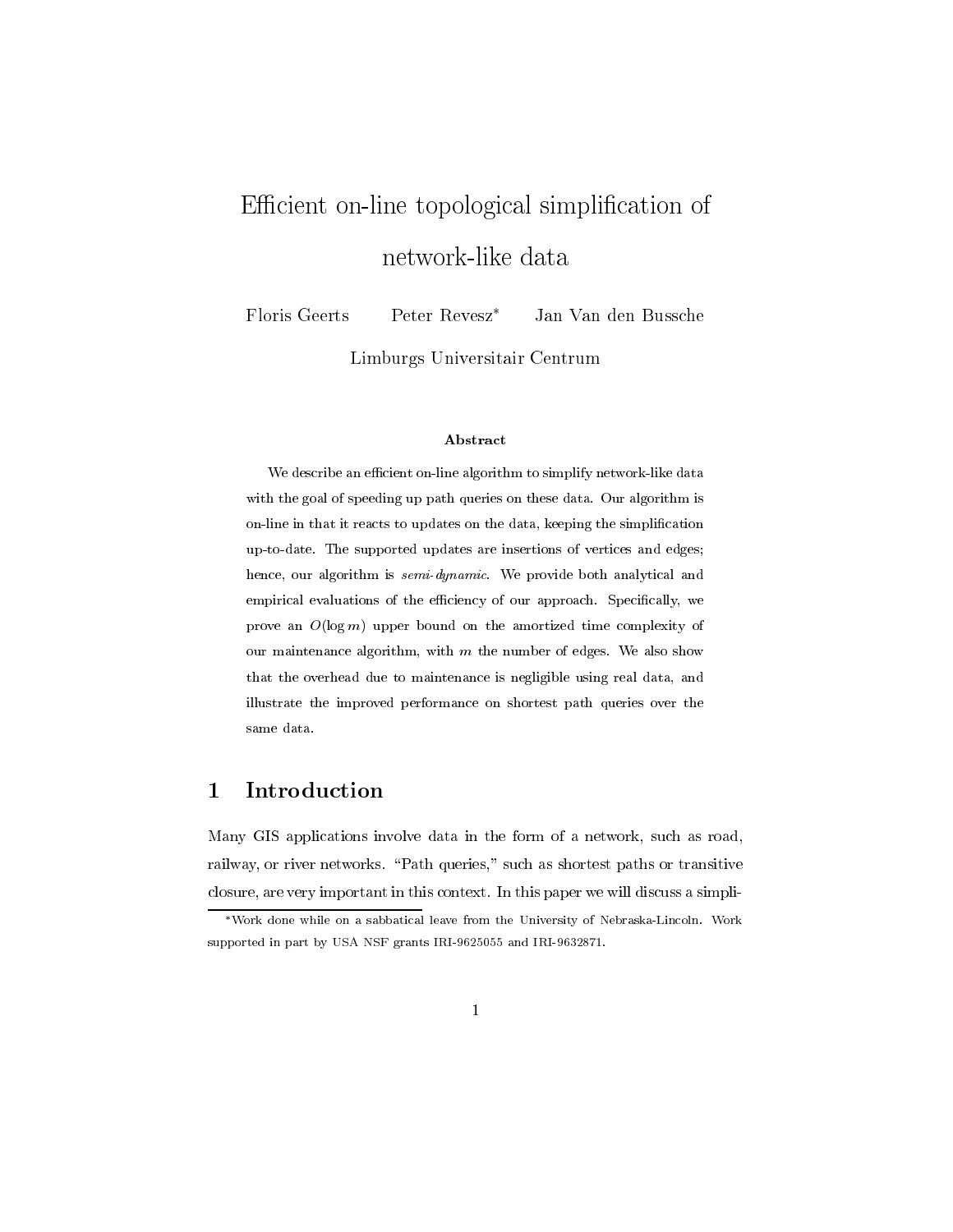

Figure 1: A graph and its simplification (thick edges)

fication method for speeding up these queries on network-like data, represented as undirected graphs with weights on the edges.

The simplification method consists of eliminating all "regular" vertices. These are the vertices that simply lie on a line; in graph-theoretic terms, they are the vertices of degree 2. For example, in Figure 1, a graph together with its simplification are given. It is clear that the shortest path from vertex  $A$  to vertex  $B$  can be found more quickly in the simplification than in the original graph. Regular vertices occur often abundantly. For example, in a road network database, each bend in the road is represented by a vertex, which will be regular. The same applies more generally to all networks represented on top of a discrete raster [9], where a curved line is approximated by many straight line segments between raster points, which then will be regular.

From a purely topological point of view, the simplification of a graph contains in a compact manner the same information as the original graph. Such "lossless topological representations" (also called "topological invariants") have recently been studied by a number of researchers  $[3, 6, 7]$ . For example, initial experiments reported on by Segoufin and Vianu have shown drastic compression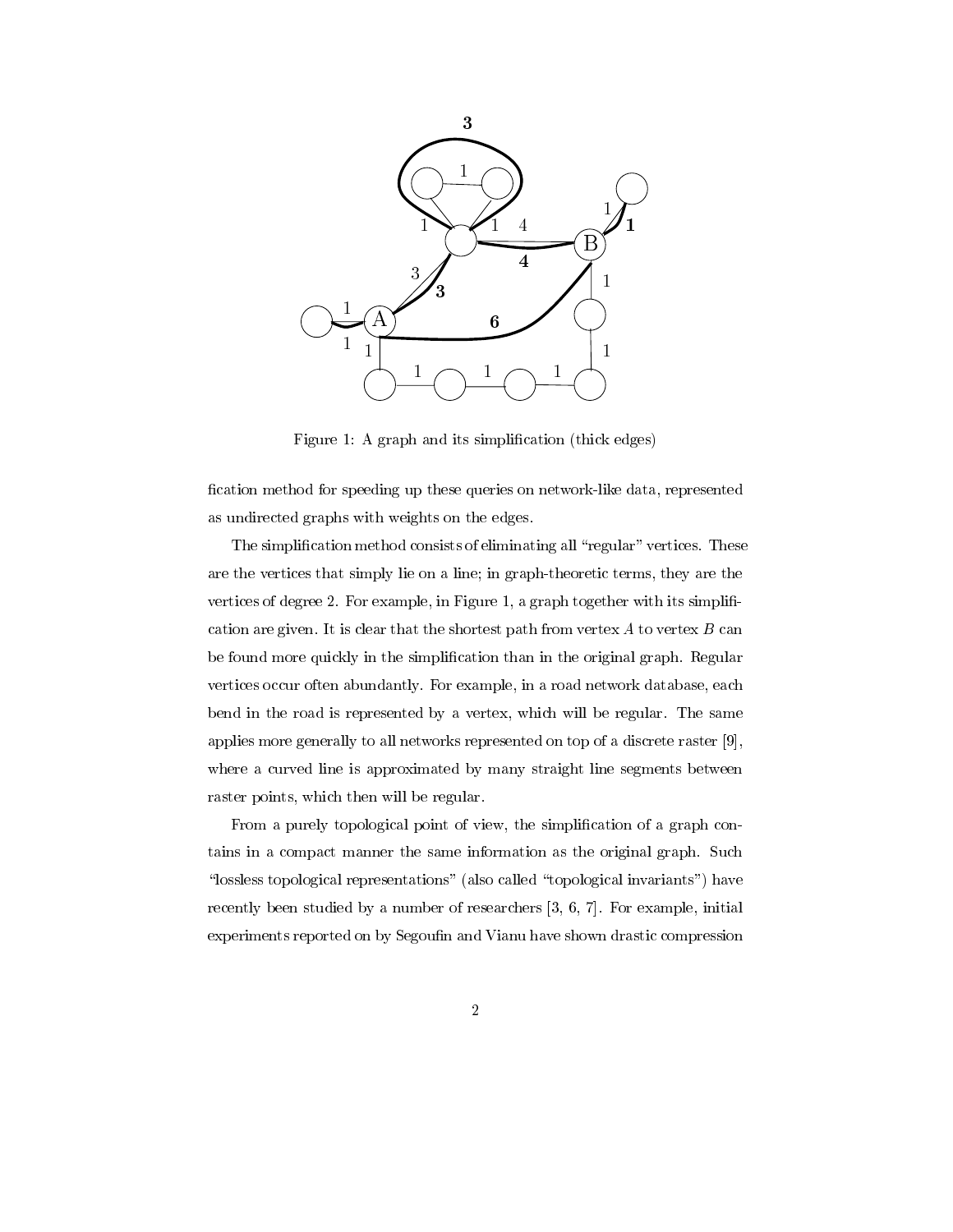of the size of the data by topological simplification.

Of course, if we want to answer path queries using the simplified graph instead of the original one, we are faced with the problem of on-line maintenance of the simplified graph under updates to the original one. Two of us have recently reported on an initial investigation of this problem [2]. The result was a maintenance algorithm which was *fully-dynamic*, i.e., insertions and deletions of edges and vertices are allowed. This algorithm, however, is (in certain "worst") cases") not any better than redoing the simplification from scratch after every update. This is clearly not very practical.

The contribution of the present paper is an algorithm for on-line topological simplification which takes, on the average, only *logarithmic* time per edge insertion to keep the simplified graph up-to-date. Specifically, suppose that the graph representing the network consists of  $n$  vertices and  $m$  edges. We prove an  $O(\log m)$  bound on the "amortized" time complexity of our maintenance algorithm.

Our algorithm does not make any assumptions on the graph, such as planarity and the like. Real-life network data are often not planar (e.g., in a road or railway network, bridges occur). Our algorithm is only *semi-dynamic*, in that it can react efficiently to insertions (of vertices and edges), but not to deletions. Whether there exists an algorithm for on-line topological simplification that reacts to deletions as well, and that has an amortized time complexity better than  $O(n)$ , remains under investigation

We have also performed an empirical validation of our results, using two real life datasets. We maintained the simplification of a railway network of the USA, and the simplification of a hydrographic map of Nebraska. The experiments show that the overhead due to the maintenance of the simplified graph is almost negligible. On both datasets we also conducted a suite of shortest path queries to illustrate the speedups one obtains by querying the simplification instead of the original graph.

This paper is further organized as follows. Basic definitions are given in Section 2. The maintenance algorithm is described in Section 3. Its analytical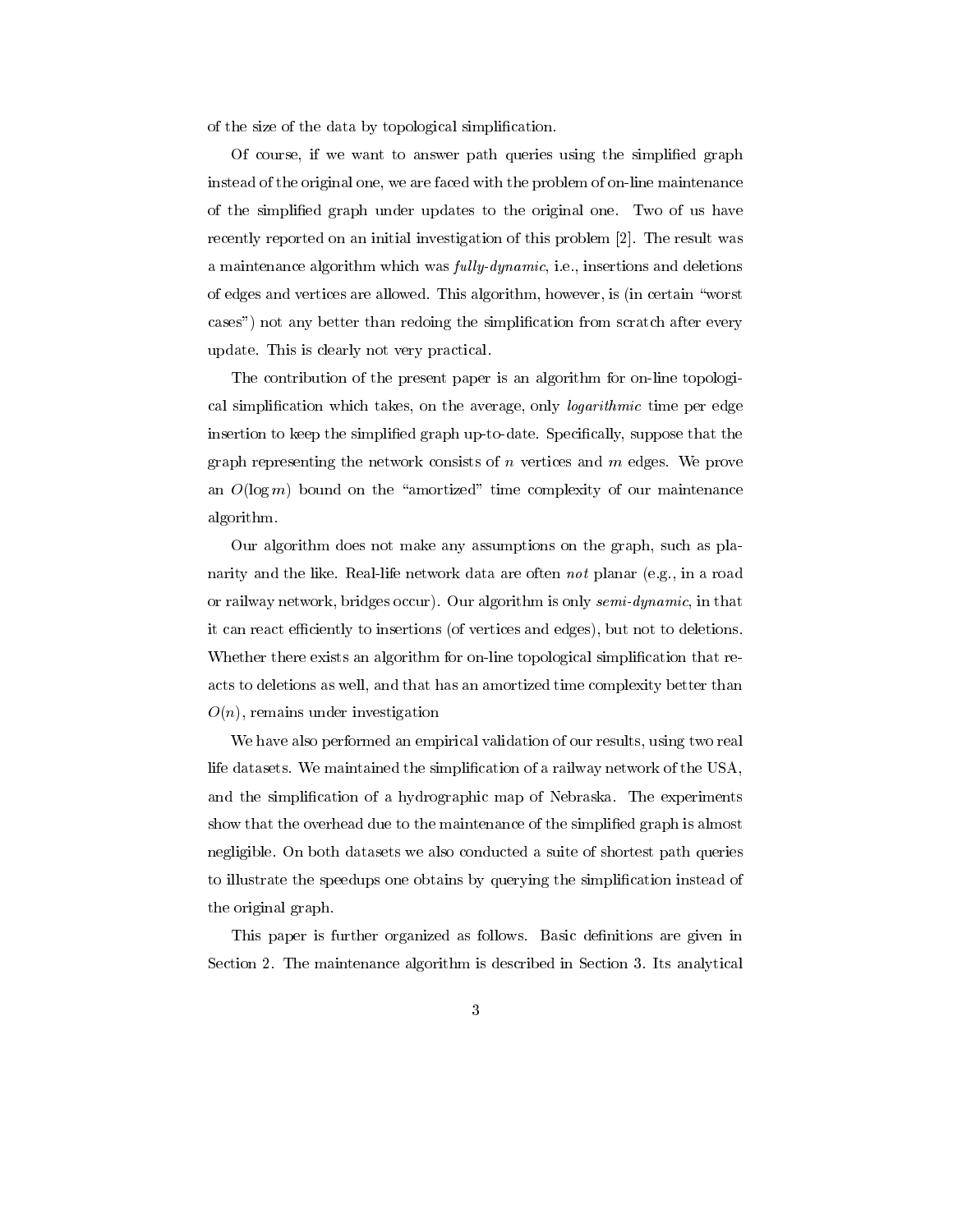performance is described in Section 4, and its empirical performance is described in Section 5.

#### $\overline{2}$ **Basic definitions**

Consider an undirected graph with weighted edges  $G = (V, E, \lambda)$ , where  $\lambda: E \to \mathbf{R}^+$  is the weight function. We will use the following definitions:

- 1. A vertex is called *regular* if it is incident on precisely 2 edges.
- 2. A vertex that is not regular is called *singular*.
- 3. A path between two singular vertices that passes only through regular vertices is called a *regular path*. The *size* of a regular path is the number of regular vertices on it.

The simplification of G is the multigraph<sup>1</sup>  $G_s = (V_s, E_s, \lambda_s)$  obtained from G as follows:

- 1.  $V_s$  is the subset of V consisting of all singular vertices.
- 2.  $E_s$  consists of all pairs  $\{x, y\}$  such that there is a regular path between x and y in G. Such a pair  $\{x, y\}$  may occur multiple times, since there may well be multiple regular paths between x and y in G. If x and y are singular and adjacent in  $G$ , then the edge  $e = \{x, y\}$  is viewed as a regular path of size 0.

The edges in  $G_s$  are called the *topological edges* of  $G$ .

3.  $\lambda_s(\lbrace x,y \rbrace)$  equals the sum of all  $\lambda(e)$ , where e is an edge on the particular regular path in G, corresponding to the topological edge  $\{x, y\}$ .

The *degree* of a vertex  $x \in V$  is the number of edges in G (or, for a singular vertex, equivalently in  $G_s$ ) incident with x. Recall that, by definition, the degree of a regular vertex is two. We denote the degree of x by  $deg(x)$ .

 ${}^{1}$ A multigraph is a graph where multiple edges between two vertices are allowed.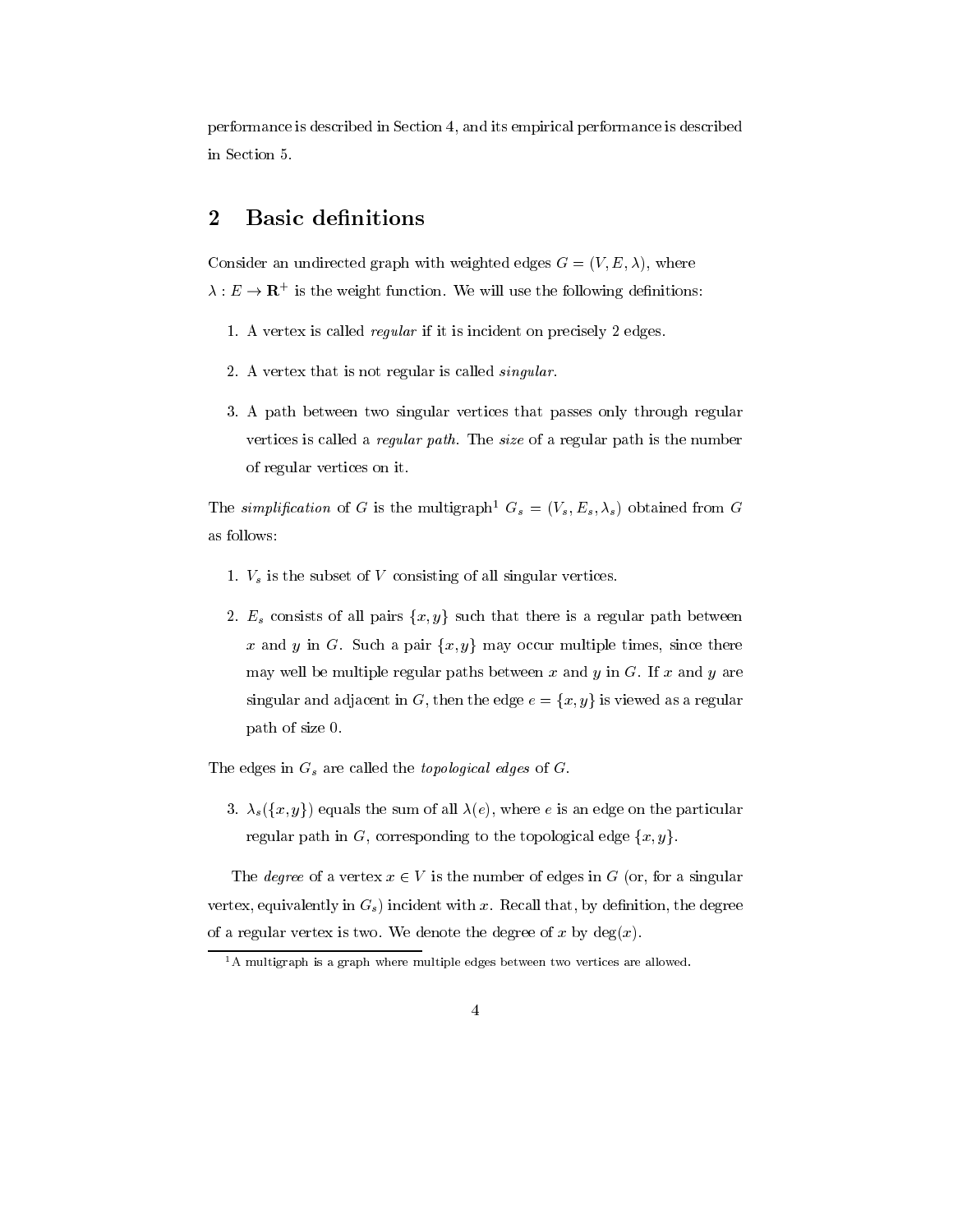#### On-line simplification 3

#### **General description**  $3.1$

Updates on the graph  $G$  must be translated into updates on its simplification  $G_s$ .

We only consider insertions of a new isolated vertex and insertions of edges between existing vertices in the graph  $G$  (other more complex insertion operations can be translated into a sequence of these basic insertion operations). The insertion of an isolated vertex is handled trivially: we merely have to insert it in  $V_s$ .

We distinguish among six cases that are explained below and depicted in Figures 2-7. The left side of each figure shows the situation before the insertion of the edge  $\{x, y\}$ , which is the dotted line. The right side of each figure shows the situation after the insertion. As before, the topological edges are drawn in thick lines.

**Case 1.** Vertices x and y are both singular and  $deg(x) \neq 1$  and  $deg(y) \neq 1$ .

Then the edge  $\{x, y\}$  is also *inserted* in  $G_s$ .



Figure 2: Case 1

**Case 2.** Vertices x and y are both singular and one of them, say x, has degree one.

Let  $\{z, x\}$  be the edge in  $G_s$  incident with x. Extend this edge to the new edge  $\{z, y\}$  in  $G_s$ , putting  $\lambda_s(\{z, y\}) := \lambda_s(\{z, x\}) + \lambda(\{x, y\})$ . Note that  $x$  becomes a regular vertex after the insertion.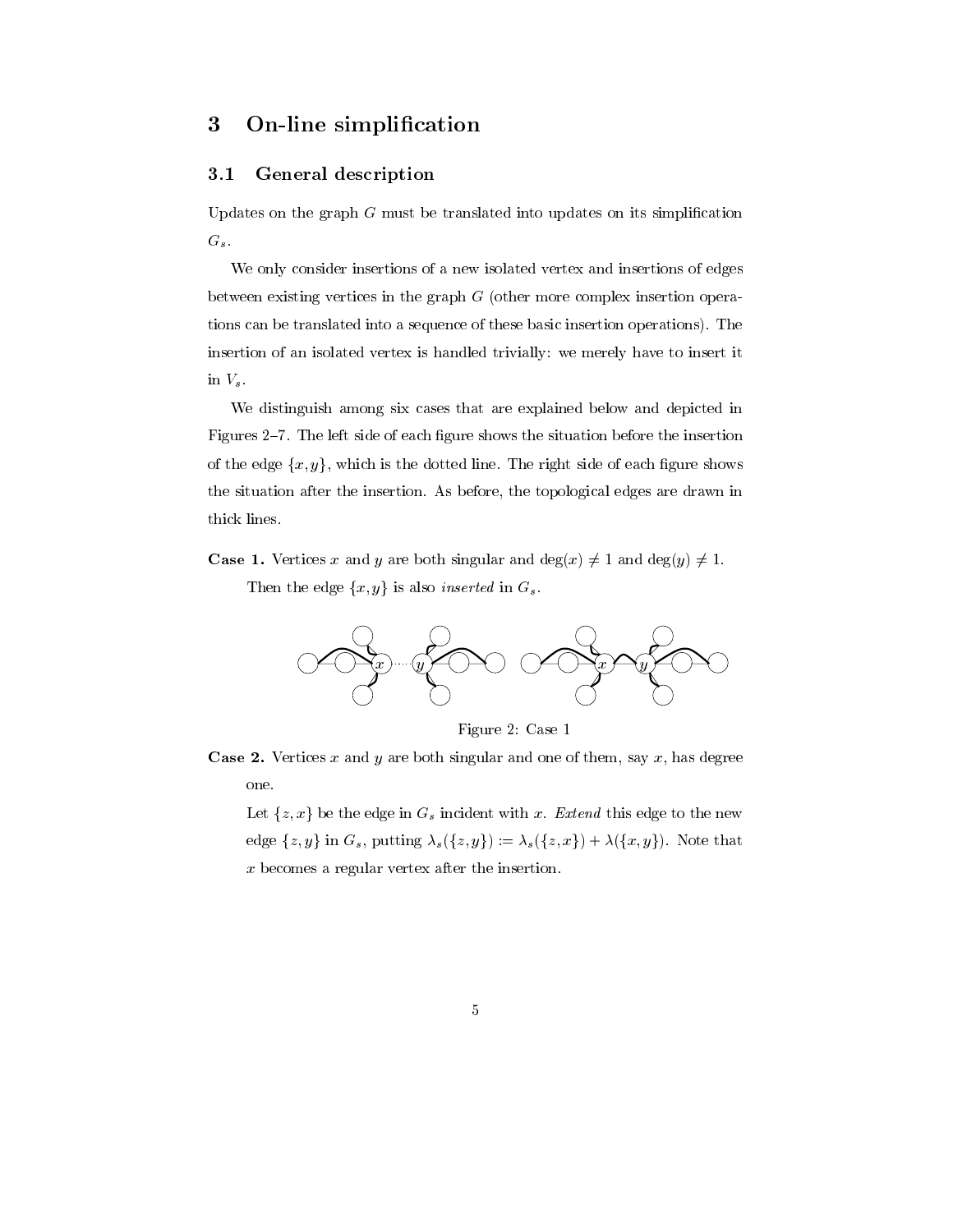

Figure 3: Case 2

**Case 3.** Vertices x and y are both singular and  $deg(x) = deg(y) = 1$ .

Let  $\{z_1, x\}$  (resp.  $\{z_2, y\}$ ) be the edge in  $G_s$  adjacent with x (resp. y). Suppose  $z_1 \neq y$  (and hence  $z_2 \neq x$ ). Then merge the edges  $\{z_1, x\}$  and  $\{y,z_2\}$  in  $G_s$  into a single, new edge  $\{z_1,z_2\}$  in  $G_s$ , putting  $\lambda_s(\{z_1,z_2\})$ :  $\lambda_s({z_1,x}) + \lambda_s({y,z_2}) + \lambda({x,y}).$  If  $z_1 = y$  (and hence  $z_2 = x$ ) then *extend* the edge  $\{x, y\}$  to, a new edge  $\{x, x\}$  in  $G_s$ , putting  $\lambda_s(\{x, x\})$ :=  $\lambda_s(\lbrace x,y \rbrace) + \lambda(\lbrace x,y \rbrace).$ 



Figure 4: Case 3

**Case 4.** One of the vertices x and y is regular, say x, and the other vertex, say  $y$ , is singular and has degree one.

Two things must be done. First, the edge  $\{z_1, z_2\}$  of  $G_s$  which corresponds to the regular path between  $z_1$  and  $z_2$  on which x lies, must be *split* into two<sup>2</sup> new edges  $\{z_1, x\}$  and  $\{x, z_2\}$  of  $G_s$ . Here, we put  $\lambda_s(\{z_1,x\}) := \sum \lambda(\{u,v\}),$  where the summation is over all edges in G on the regular path from  $z_1$  to x. We similarly define  $\lambda_s({x,z_2})$ . Secondly,

<sup>&</sup>lt;sup>2</sup>A special case has to be considered when  $deg(z_1) = deg(z_2) = 2$ . In this case, x lies on a regular self-loop with begin- and endpoint  $z_1 = z_2$ . By splitting this loop, x becomes the new begin and endpoint of the self-loop. We omit this case for simplicity of exposition.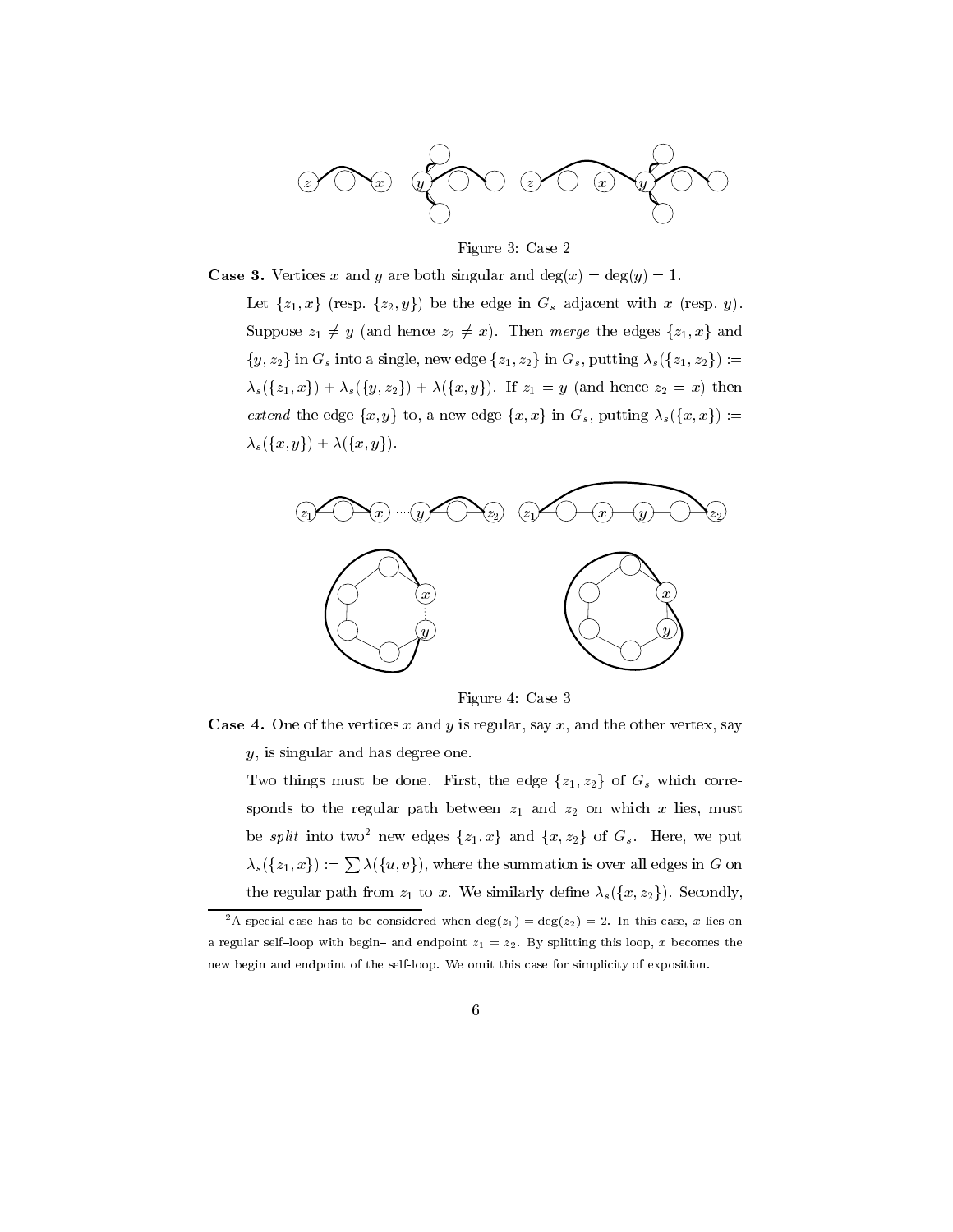let  $\{z_3, y\}$  be the edge in  $G_s$  incident with y. Then we extend this edge to a new edge  $\{z_3, x\}$  in  $G_s$ , putting,  $\lambda_s(\{x, z_3\}) := \lambda_s(\{y, z_3\}) + \lambda(\{x, y\}).$ 



Figure 5: Case 4



Then we split exactly as in case 4, and now we also insert  $\{x, y\}$  as a new edge in  $G_s$ .



Figure 6: Case 5

**Case 6.** Both  $x$  and  $y$  are regular: Then two *splits* must be performed



Figure 7: Case 6

As can be seen in the description of cases  $1-6$ , if no regular vertices are involved, then the update on the graph  $G$  translates trivially in exactly the same update on the simplification  $G_s$ . It is only in cases 4, 5, and 6, that the update on the graph  $G$  involves vertices which have no counterpart in the simplification  $G_s$ . However, we need to know which edge we need to split and what the weights are of the topological edges created by the split. Consequently, the problem of maintaining the simplification  $G_s$  of a graph  $G$  amounts to two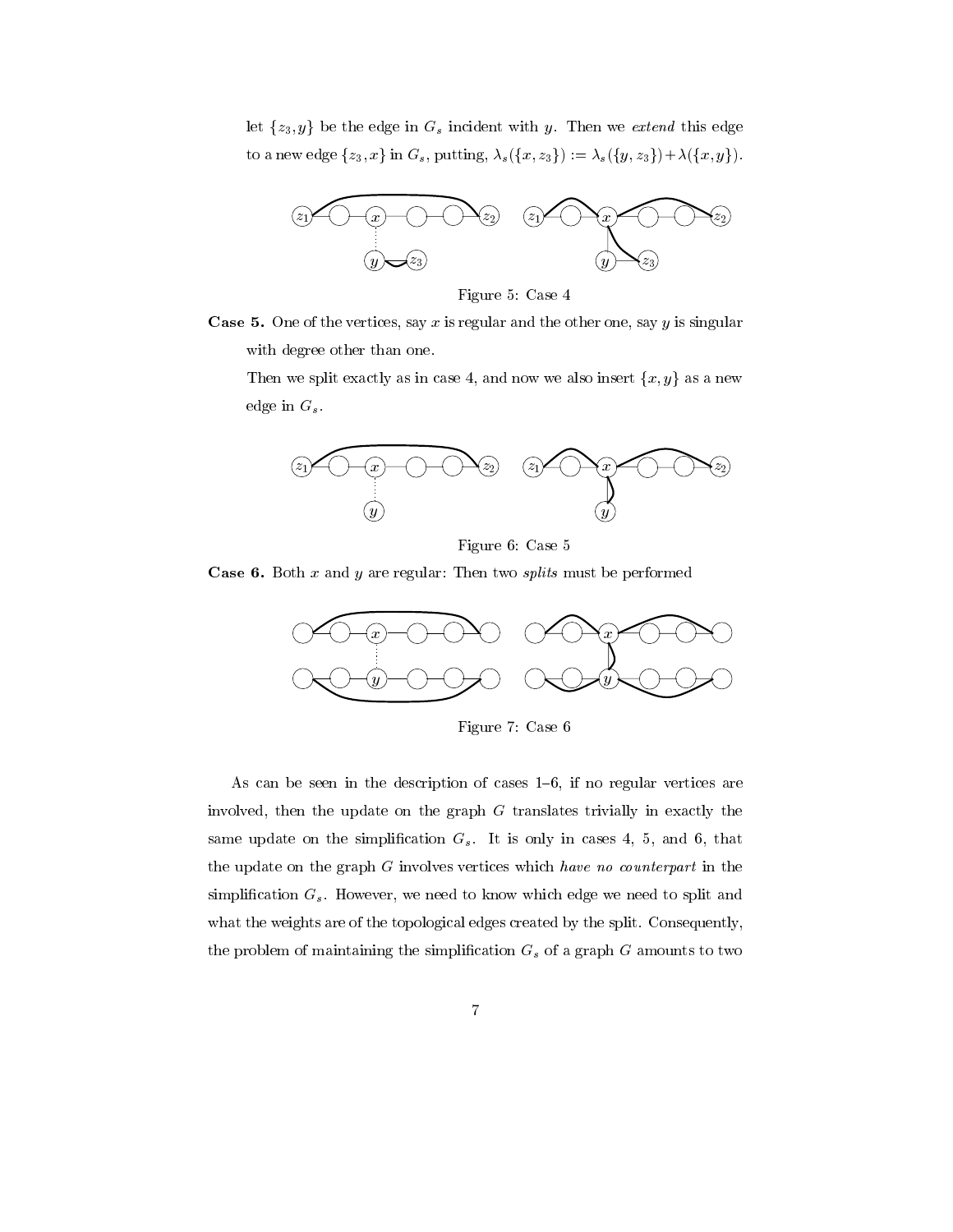tasks:

- Maintain a function *find topological edge*, which takes as input a regular vertex, and outputs the topological edge whose regular path in  $G$  contains the input vertex.
- Maintain a function  $find$  weights which outputs the weights of the edges created when a topological edge is split at the input vertex.

In an earlier, naive approach [2], we only discussed the function find topological edge. It worked by storing for each regular vertex a pointer to its topological edge. This made the topological edge accessible in constant time, but the maintenance of the pointers under updates can be very inefficient in the worst case. We next describe our new, efficient approach.

#### $3.2$ Finding topological edges

Assigning numbers to the regular vertices We number the regular vertices consecutively that lie on a regular path. The numbers of the regular vertices on any regular path will always form an interval of the natural numbers. Our algorithm will maintain two properties:

Interval property: the assignment of *consecutive* numbers to *consecutive* regular points;

Disjointness property: different regular paths have disjoint intervals.

We have then a unique interval associated with each regular path, and hence with each topological edge of size  $> 0$ . Moreover, we choose the minimum of such an interval as a unique number associated with a topological edge. Specifically, the minimal number serves as a  $key$  in a dictionary. Recall that in general, a dictionary consists of pairs (key, item), where the item is unique for each key. Given a number  $k$ , the function which returns the item with maximal key smaller than k can be implemented in  $O(\log N)$  time, where N is the number of items in the dictionary [1].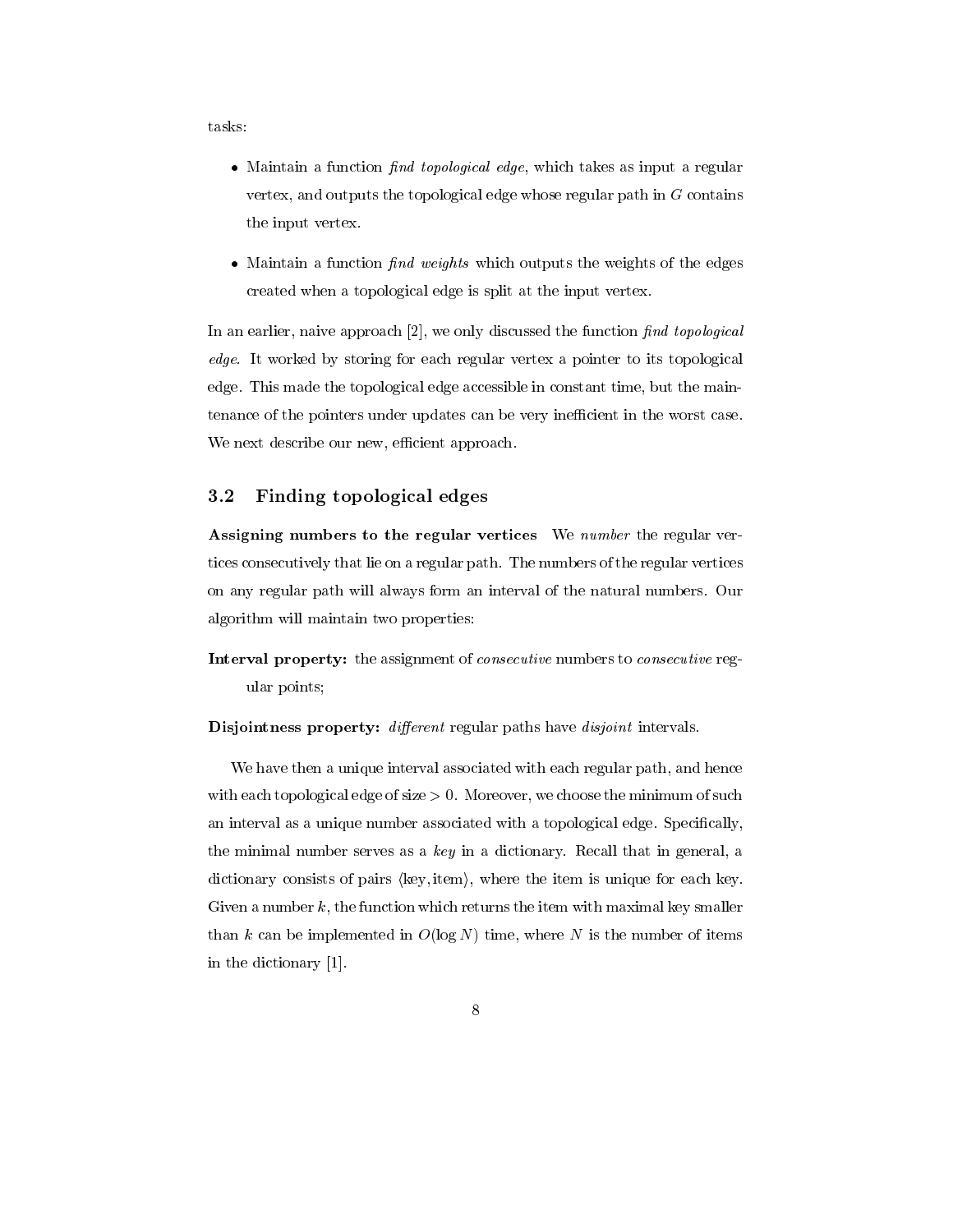We use *items* which contain the following information:

- 1. An identifier of the topological edge associated with the key.
- 2. The number of regular vertices on the regular path corresponding to this topological edge.
- 3. An identifier of the regular vertex on the regular path corresponding to this topological edge, which has the key as number.

In Figure 8 we give an example of a dictionary containing three keys, corresponding to the three topological edges in the simplification  $G_s$  of the graph  $G$ .



Figure 8: Dictionary example.

Finding the topological edge Consider that we are in one of the cases 4-6 described in Section 3.1, where we have to split a topological edge. We look at the number of  $x$ , say  $k$ , and find in the dictionary the item associated with the maximal key smaller than  $k$ . This key corresponds to the interval to which  $k$ belongs, or equivalently, to the regular path to which  $x$  belongs. In this way we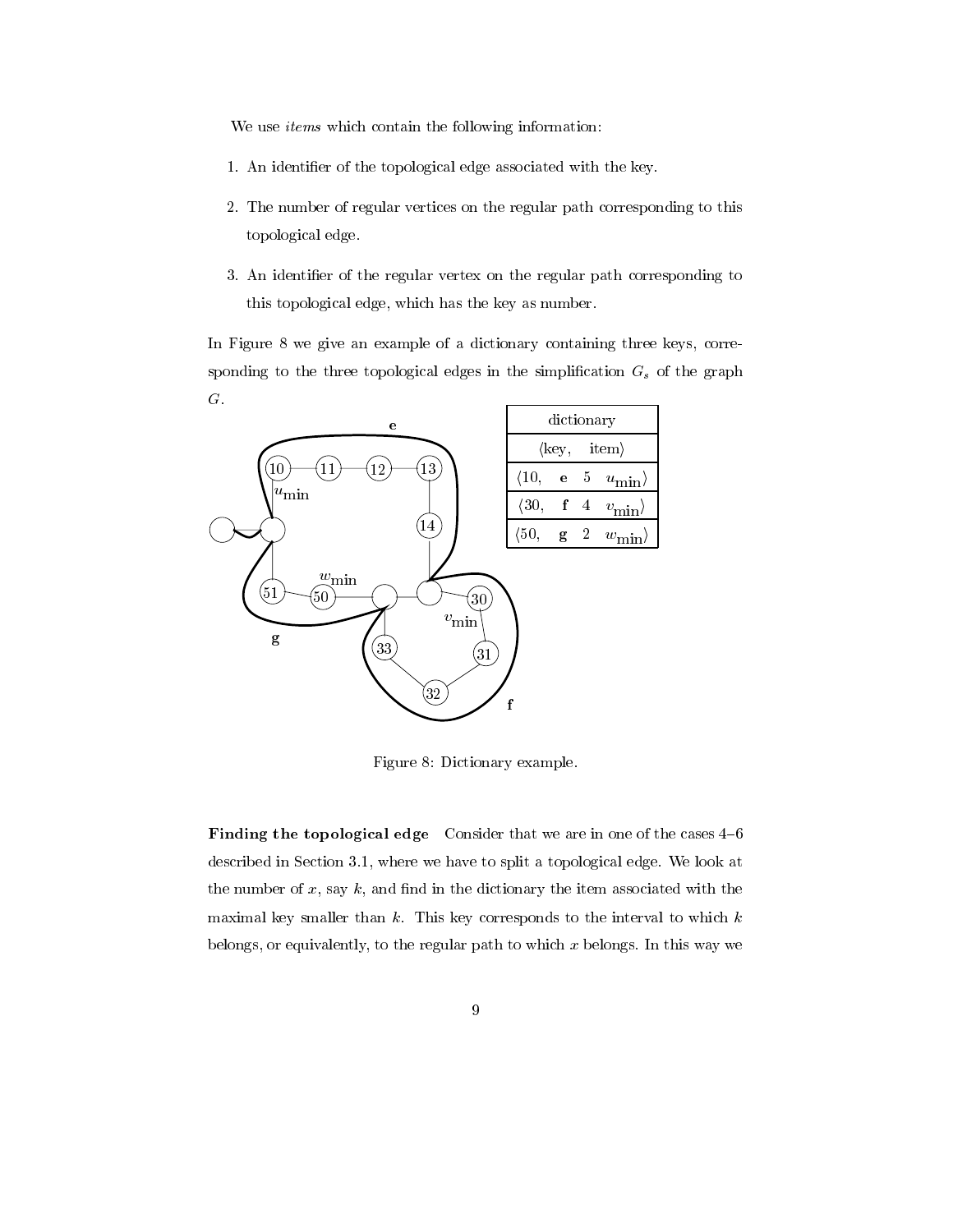find the topological edge which has to be split, since this edge is identified in the returned item.

The numbering thus enables us to find an edge in  $O(\log m')$  time, where m' is the number of edges in  $G_s$ . Because m' is at most m, the number of edges in  $G$ , we obtain:

**Proposition 1** Given a regular vertex and its number, the dictionary returns in  $O(\log m)$  time the topological edge corresponding to the regular path on which this regular vertex lies.

Maintaining the numbers of the regular vertices We must now show how to maintain this numbering under updates, such that the interval and disjointness properties mentioned above remain satisfied.

Actually, only in case 3 we need to do some maintenance work on the numbering. Indeed, by merging two topological edges, the numbering of the regular vertices is no longer necessarily consecutive. We resolve this by renumbering the vertices on the shortest of the two regular path. Note that the size of a regular path is stored in the dictionary item for that path.

In order to keep the intervals disjoint, we must assume that the maximal number of edge insertions to which we need to respond is known in advance. Concretely, let us assume that we have to react to at most  $\ell$  update operations.<sup>3</sup> A regular path is "born" with at most two regular vertices on it. Every time a new regular path is created, say the kth time, we assign to one of the two regular vertices on it the number  $2k\ell$ . Hence, newly created topological edges correspond to numbers which are  $2\ell$  apart from each other. Since a newly created topological edge can become at most  $\ell-1$  vertices longer, no interference is possible.

 $3$ This assumption is rather harmless: one can set this maximum limit to a large number. If it is eventually reached, we simplify once from scratch and are back to zero.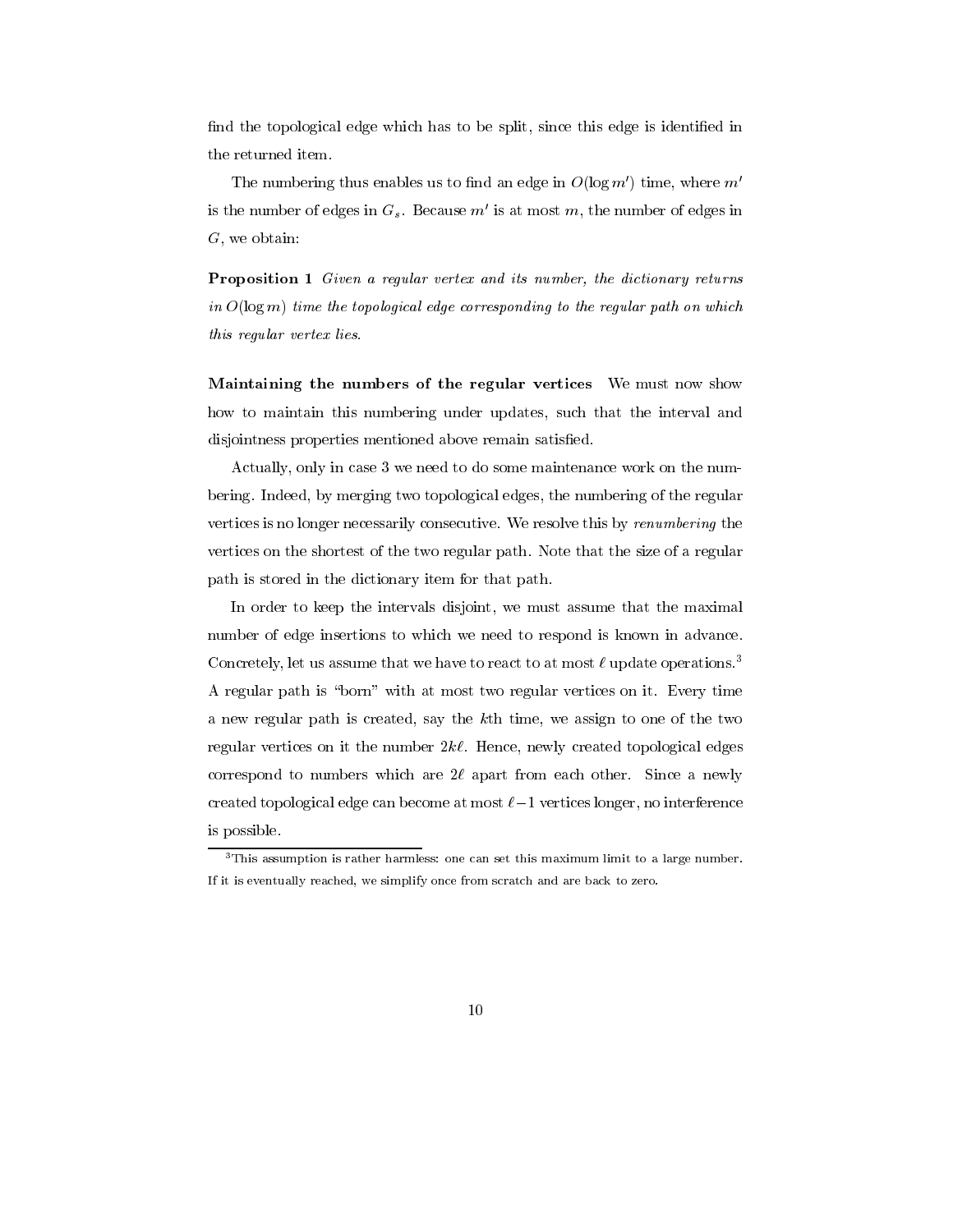#### 3.3 Finding weights

We next show how, when a topological edge is split, we can quickly find the weights of the two new edges created by the split.

Assigning weights to the regular vertices We assign a *weight* to each regular vertex.<sup>4</sup> Suppose we have a newly created topological edge  $\{x, y\}$ . If the corresponding regular path has only one regular vertex, we do nothing. If the regular path has two regular vertices, say  $u_0$  and  $u_1$ , let  $u_0$  be the vertex with minimal number. Then we define:

- The weight of  $u_0$  equals the weight of the edge  $\{x, u_0\}$  or  $\{u_0, y\}$  in G, depending on whether  $u_0$  is adjacent to x or y.
- The weight of  $u_1$  equals the weight of  $u_0$  plus the weight of the edge  ${u_0, u_1}$  in G.

In order to define the weight of regular vertices on regular paths longer than two, let us define the  $kth$  vertex of a regular path as the vertex with number  $s$ , such that  $s - s_{\min} = k$ , where  $s_{\min}$  is the minimal number of the vertices on the regular path. Hence the vertex with the minimal number has position 0. We now define:

• The weight of the kth regular vertex  $u_k$  is the sum of the weight of vertex at position  $k-1$ , call it  $u_{k-1}$ , plus the weight of edge  $\{u_k, u_{k-1}\}\$  in G.

Maintaining these weights The maintenance of these weights of regular vertices, under edge insertions, is easy. It requires only constant time when a topological edge is extended, and no time at all when a topological edge is split. However, when two topological edges are merged, we need to adjust the weights of the regular vertices on the shortest of the two regular paths, as shown in Figure 9. This adjustment of the weights can clearly be done simultaneously with the renumbering of the vertices, as explained in Section 3.2 on finding topological edges.

 $4$ The weight of a singular vertex is zero.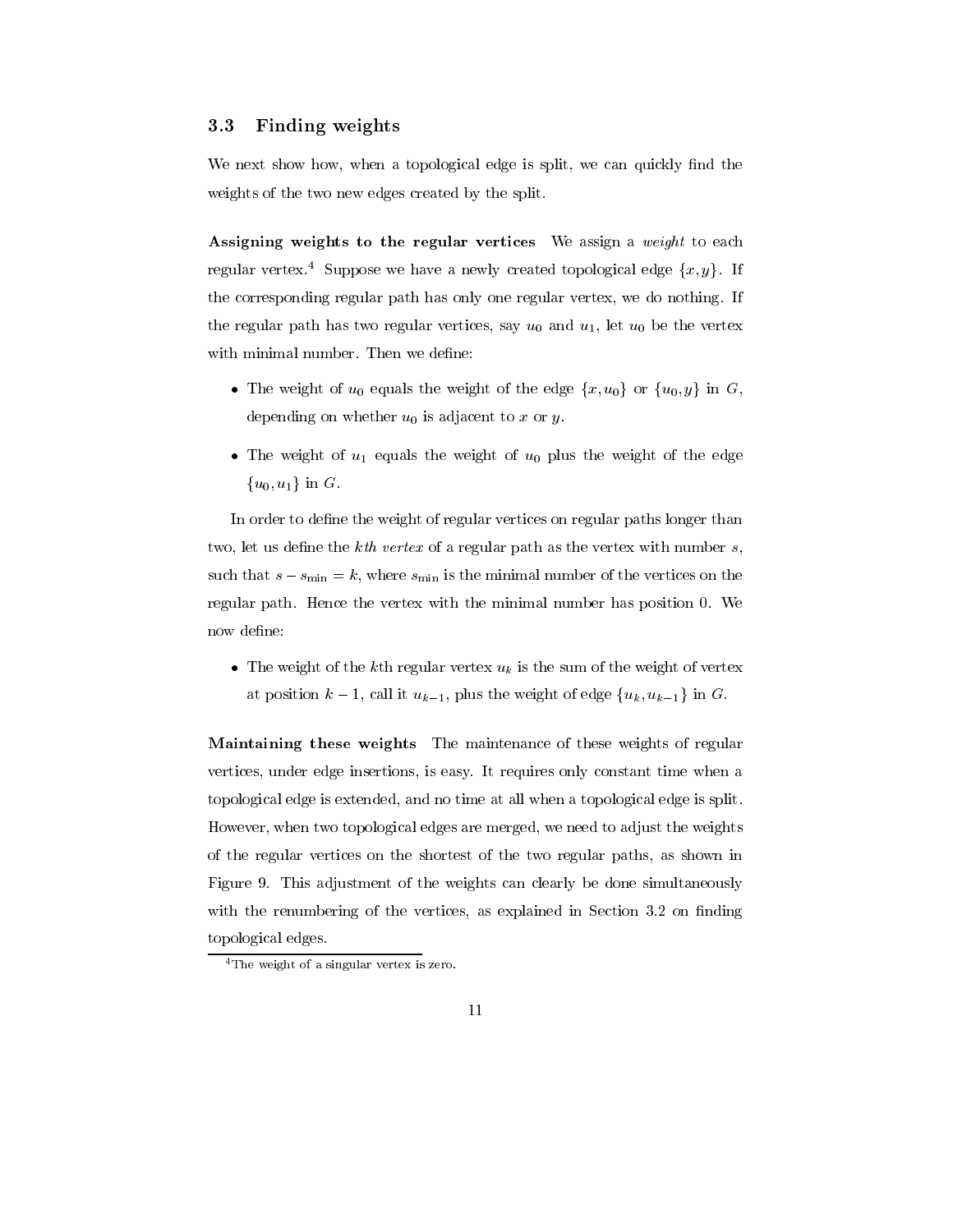

Figure 9: Assigning new numbers and weights of regular vertices simultaneously when two topological edges are merged. The numbers of regular vertices are in bold, the weights are inside the vertices.

Finding the weights The weights of regular vertices, now enable us to find the weights of the two edges created by a split of a topological edge in logarithmic time. Indeed, given the number of the regular vertex where the split occurs, we lookup in the dictionary which topological edge needs to be split; call it  $\{z_1, z_2\}$ . In the returned item we find the vertex which has the minimal number of the vertices on the regular path corresponding to  $\{z_1, z_2\}$ . Denote this vertex with  $u$ ; it is adjacent to either  $z_1$  or  $z_2$ . Now the weights of the two new topological edges  $\{z_1, x\}$  and  $\{x, z_2\}$  can be computed easily:

- The weight of  $\{z_1, x\}$  is the weight of vertex x if u is adjacent to  $z_1$ ; or the weight of  $\{z_1, z_2\}$  minus the weight of vertex x if u is adjacent to  $z_2$ .
- The weight of  $\{x, z_2\}$  equals the weight of  $\{z_1, z_2\}$  minus the weight  $\{z_1, x\}$ .

If only one regular vertex remains on a regular path after a split, or a regular vertex becomes singular, then the weight of this vertex is set to 0. This all takes constant time plus the time for one lookup in the dictionary, which takes logarithmic time. Hence, with  $m$  the number of edges of  $G$ , we obtain:

**Proposition 2** The weights of the two new edges created by a split can be computed in  $O(\log m)$  time.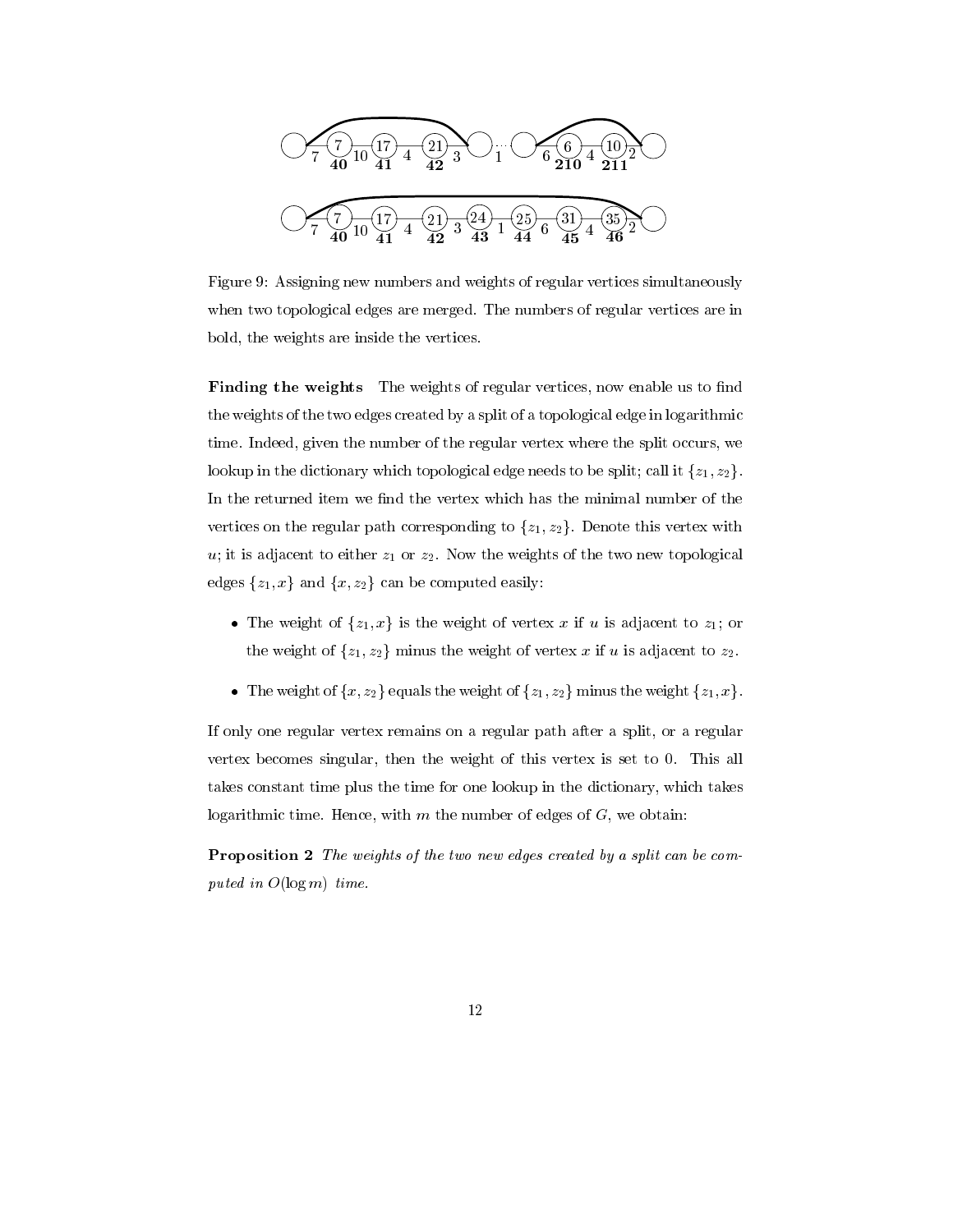#### Complexity analysis  $\overline{\mathbf{4}}$

By the *amortized complexity* of an on-line algorithm  $[5, 8]$ , we mean the total computational complexity of supporting  $\ell$  updates (starting from the empty graph), as a function of  $\ell$ , divided by  $\ell$  to get the average time spent on supporting one single update. We only count edge insertions because the insertion of an isolated vertex is trivial. We will prove here that our algorithm has an  $O(\log \ell)$  amortized time complexity.

**Theorem 1** The total time spent on  $\ell$  updates by our maintenance algorithm is  $O(\ell \log \ell)$ .

**Proof.** If we look at the general description of the algorithm in the previous section, we see that in each case only a constant number of steps are performed either elementary operations on the graph, or dictionary lookups. There is however one important exception to this. In cases where we need to merge two topological edges, renumbering of regular vertices (and simultaneously adjustment of their weights) is involved. Since every elementary operation on the graph takes only constant time, and every dictionary lookup takes only  $O(\log \ell)$ time, all we have to prove is that the total number of renumberings is  $O(\ell \log \ell)$ .

A key concept in our proof is the notion of a *super edge* (see Figure 10). Super edges are sets of topological edges which can be defined inductively:

Initially each topological edge (with one or two regular vertices on it) is a member of a separate super edge. If a member **a** of a super edge  $\bf{A}$  is merged with a member  $\bf{b}$  of another super edge  $\bf{B}$ , then the two super edges are unioned together to get a new super edge  $C$  and  $a$  and  $b$  are merged into a new member c of the new super edge C. If a member d of a super edge is split into e and  $f$ , then both **e** and **f** will belong to the same super edge as **d** did. The important property of super edges is that the total number of vertices can only grow. We call this number the *size* of a super edge. Each split operation does not affect the size of super edges, while each merge operation can only increase it.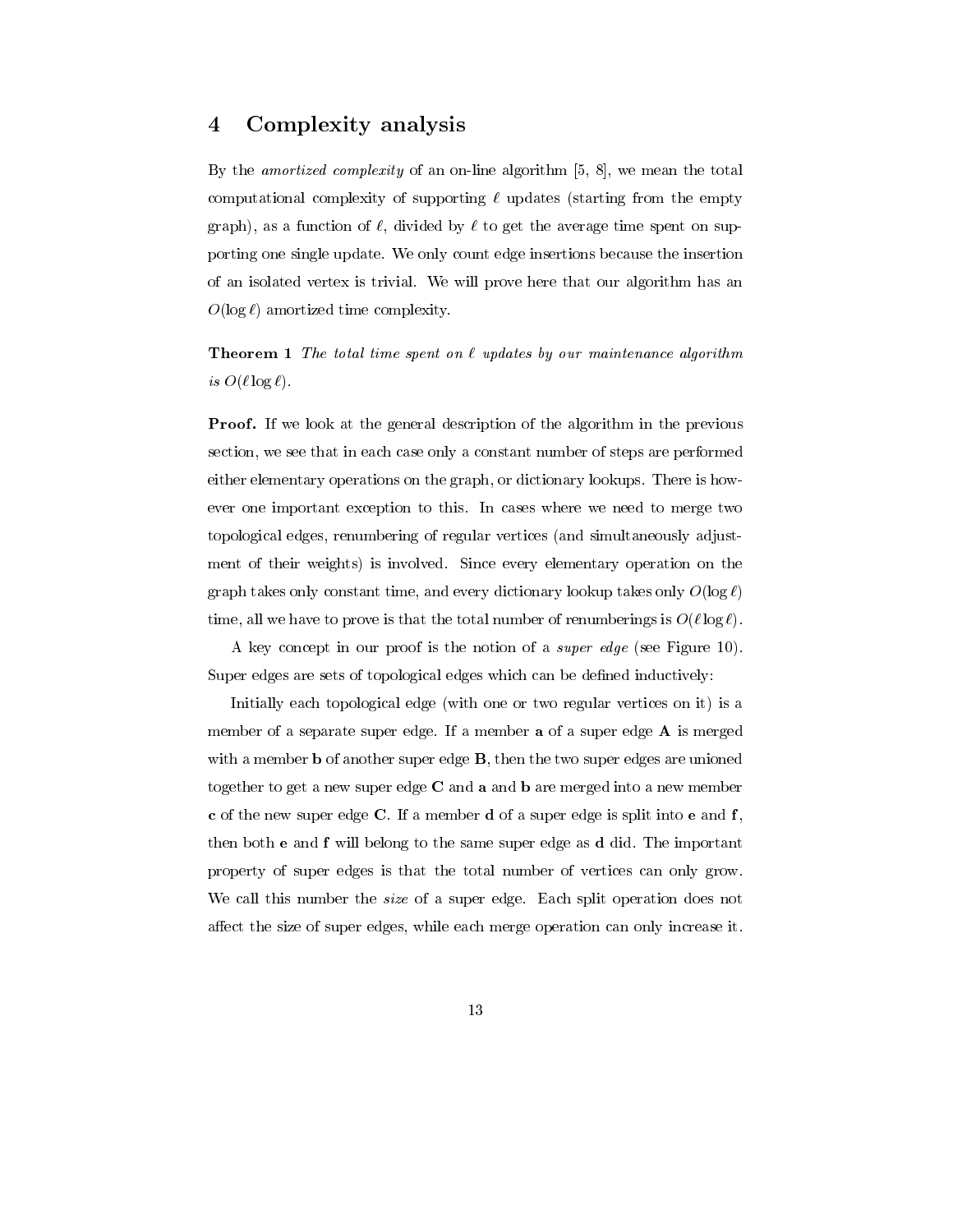

Figure 10: An example of some super edges (dotted lines). Details can be found in the text.

We now prove by induction on  $\ell$  that the total number of renumberings done in a super edge of size m is  $O(m \log m)$ .

The statement is trivial for  $\ell = 0$ , so we take  $\ell > 0$ . We may assume that the  $\ell$ th update involves a merge of two topological edges, since this is the only update for which we have to do renumbering. Suppose that the sizes of the two super edges being unioned together are  $m_1$  and  $m_2$ . Without loss of generality assume that  $m_1 \leq m_2$ . So, according to our algorithm which renumbers the shortest of the two, we have to do  $m_1$  renumbering steps:  $m_1$ to assign new numbers, and  $m_1$  to assign new weights. The size of the new super edge will be  $m = m_1 + m_2$ . By the induction hypothesis, the total numbers of renumberings already done while building the two given super edges are  $m_1 \log m_1$  and  $m_2 \log m_2$ . Therefore, the total number of renumberings is bounded by

$$
m_1 \log m_1 + m_2 \log m_2 + m_1 = m_1 (1 + \log m_1) + m_2 \log m_2
$$
  
=  $m_1 \log(2m_1) + m_2 \log m_2$   
 $\leq m_1 \log(m_1 + m_2) + m_2 \log(m_1 + m_2)$   
=  $m \log m$ .

We can now finish the proof as follows. After  $\ell$  updates, a number of super edges have been formed, say k, of sizes  $m_1, \ldots, m_k$ . We have just proved that for each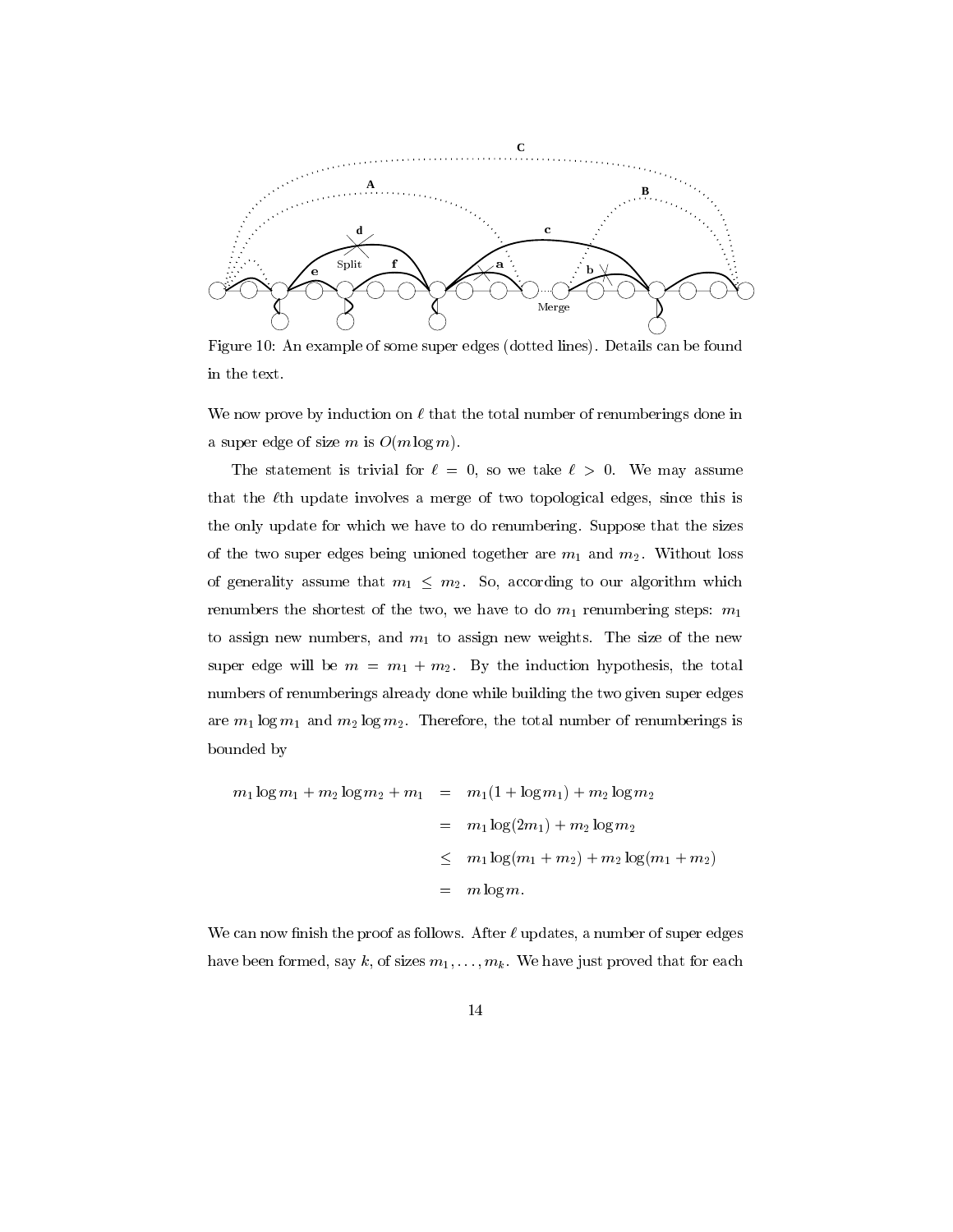of these, we performed  $m_i \log m_i$  renumberings in total. Hence, the total number of renumberings performed is  $\sum_i m_i \log m_i \leq (\sum_i m_i) \log (\sum_i m_i) \leq \ell \log \ell$ .  $\Box$ 

To conclude this section, we recall from the previous section that the maximal number assigned to a regular vertex is  $2\ell^2$ . So, all numbers involved in the algorithm take only  $O(\log \ell)$  bits in memory.<sup>5</sup>

#### Experimental results 5

**Maintenance of the simplification** In order to verify the theoretical running time of our algorithm, we performed some modest experiments with an implementation written in C++ on top of LEDA [4], run on a 266 MHz Pentium II machine with 64 MB RAM.

We present the results on two data sets.

- **Hydrography graph:** The data set represents the hydrography of Nebraska and contains 101 336 edges on 157972 vertices, of which 96 636 are regular.
- **Railroad graph:** The data set represents a network database of all railway mainlines, railroad vards, and major sidings in the continental U.S. compiled at a scale of  $1:100000$ . It contains 164 380 edges on 133 752 vertices, of which only 14261 are regular. It is available at the U.S. Bureau of Transportation Statistics (BTS, http://www.bts.gov/gis.)

We performed the test as follows. We gradually "grow" the graph, starting from a random vertex, by adding vertices and edges that are adjacent to vertices that we already have. Whenever a connected component is completed, we jump to a new random vertex from another component and continue. At the same time, we maintain the topological simplification.

Figures 11 and 12 show, for one particular run of the experiment, the time elapsed between blocks of 5000 inserted edges for the hydrography graph, and 10000 for the railroad graph. Tables 1 and 2 show more details of the run.

<sup>&</sup>lt;sup>5</sup>Technically, Theorem 1 assumes the standard RAM computation model with unit costs. If logarithmic costs are desired, the complexity is  $O(\ell \log^2 \ell)$ .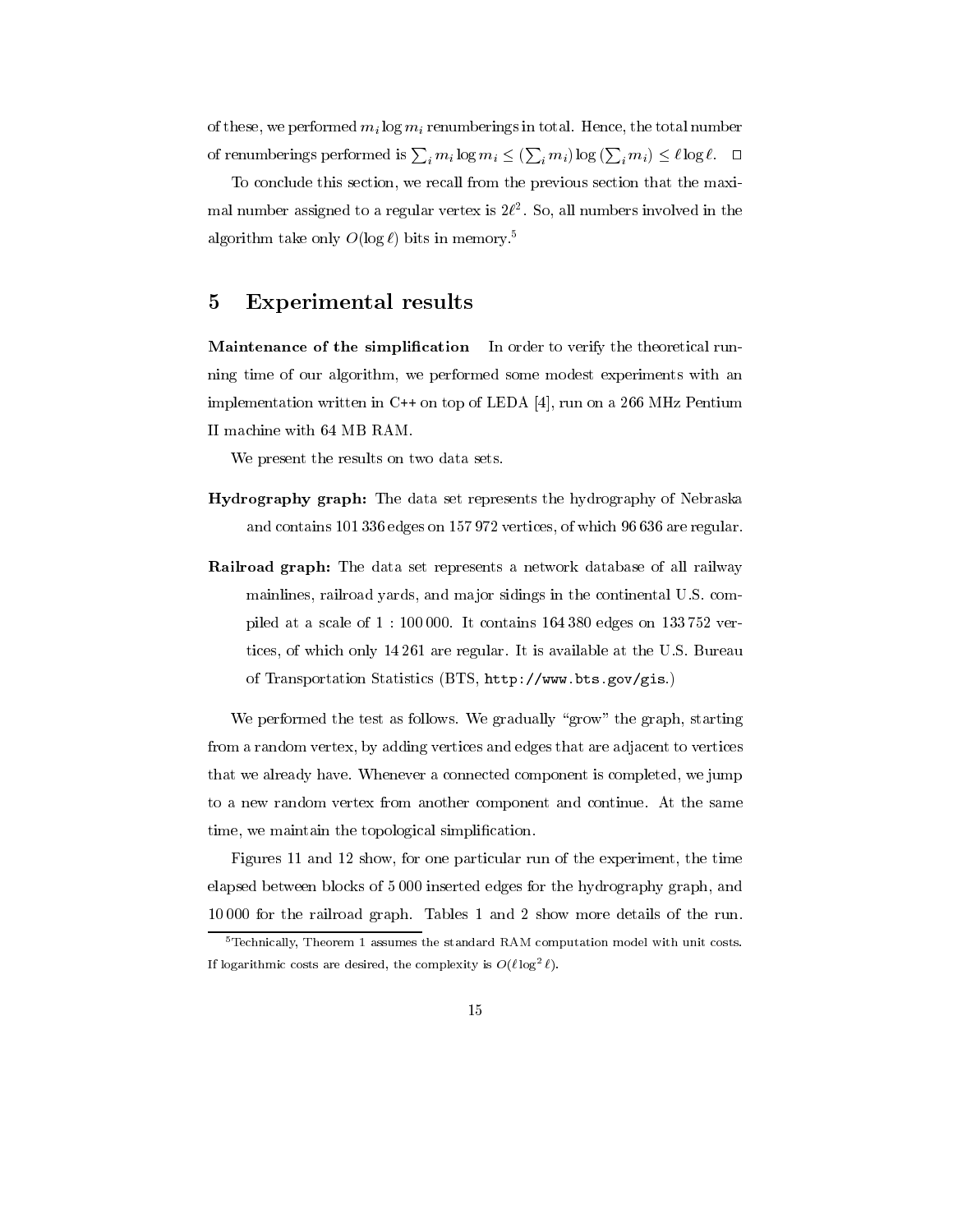There,  $m_o$  is the number of edges in the original graph;  $m_s$  is the number of edges in the simplification; t is the elapsed time expressed in seconds;  $n<sub>o</sub>$  is the number of vertices in the original graph; and  $n_r$  is the number of regular vertices. Hence, the number of vertices in the simplified graph is  $n_o - n_r$ .

These results show an apparently linear, and thus optimal, behavior, thus confirming our theoretical  $O(\ell \log \ell)$  time bound. In particular, the logarithmic factor clearly behaves in our experiments as if it were a constant.

Shortest path queries on the simplified graph vs. the original graph We performed on both data sets the following shortest path query: Select at random pairs of vertices and compute a shortest path between them. The shortest path query is posed on both the original graph and it simplification. We use a bidirectional Dijkstra algorithm (which is part of LEDA). This algorithm runs in  $O(m + n \log n)$  time. If the shortest path between regular vertices needs to be computed, we lookup the topological edges on which these vertices lie, and split these edges *temporarily* until the shortest path is computed. After that, we restore the simplification in its original form.

We selected a large connected connected component in both datasets and did 1000 path queries. The results of this experiment are shown in Figures 13 and 14. Quite expectedly, the speedup achieved by working with the simplification is clearly visible. For the railroad data set, the number of regular vertices is much lower and thus the speedup is smaller.

#### **Concluding remarks** 6

Especially when a large number of path queries have to be performed, it is advantageous to use the simplification. Indeed, let  $t_s$  be the extra time needed to maintain the simplification. Let  $p<sub>o</sub>$  be the average time for a path query on the original graph, and let  $p_s$  be the average time for a path query on the simplification. Then maintaining the simplification becomes worthwhile as soon as we ask at least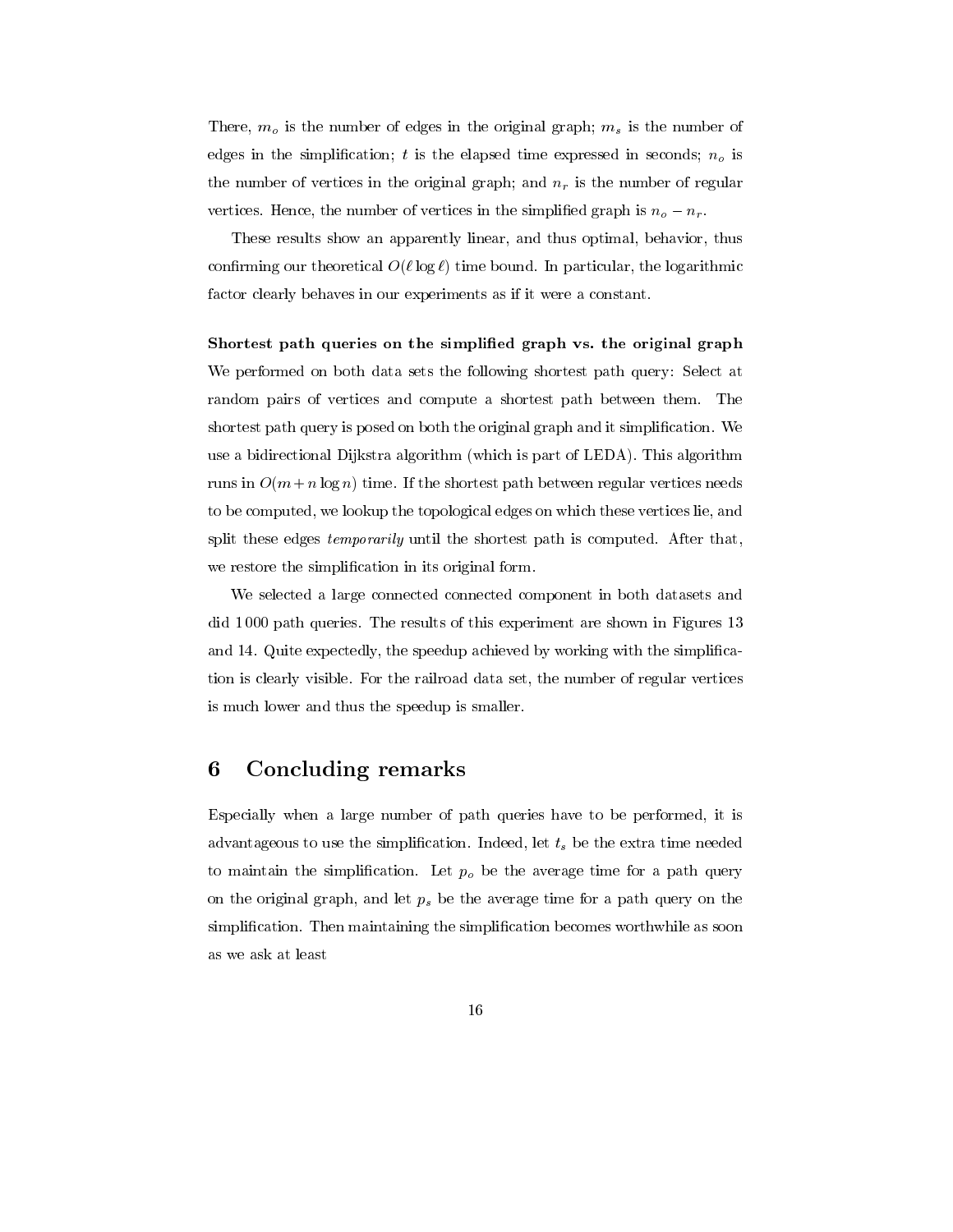$$
N = \frac{t_s}{p_o - p_s}
$$

path queries.

For the hydrography data set, this number  $N$  is around 40, when the number of edges of the graph  $G$  is 10000. For the railroad data set the number  $N$  is around 1000, when the number of edges of the graph  $G$  is 100000.

**Acknowledgment** We would like to thank Bart Goethals for programming help, and Bill Waltman for providing us with the hydrography data set.

## References

- [1] T.H. Cormen, C.E. Leierson, and R.L. Rivest. Introduction to Algorithms. MIT Press, 1990.
- [2] F. Geerts, B. Kuijpers, and J. Van den Bussche. Topological canonization of planar spatial data and its incremental maintenance. In T. Polle and T. Ripke, editors, Fundamentals of Information Systems, volume 496 of The Kluwer International Series in Engineering and Computer Science, pages 55-67. Kluwer, 1999.
- [3] B. Kuijpers, J. Paredaens, and J. Van den Bussche. Lossless representation of topological spatial data. In M.J. Egenhofer and J.R. Herring, editors, Advances in Spatial Databases, volume 951 of Lecture Notes in Computer *Science*, pages  $1-13$ . Springer, 1995.
- [4] Library of Efficient Data Types and Algorithms. A research version is freely avialable at http://www.mpi-sb.mpg.de/LEDA/download/research.html.
- [5] K. Mehlhorn. Data Structures and Algorithms 1: Sorting and Searching. EACTS Monographs on Theoretical Computer Science. Springer-Verlag, 1984.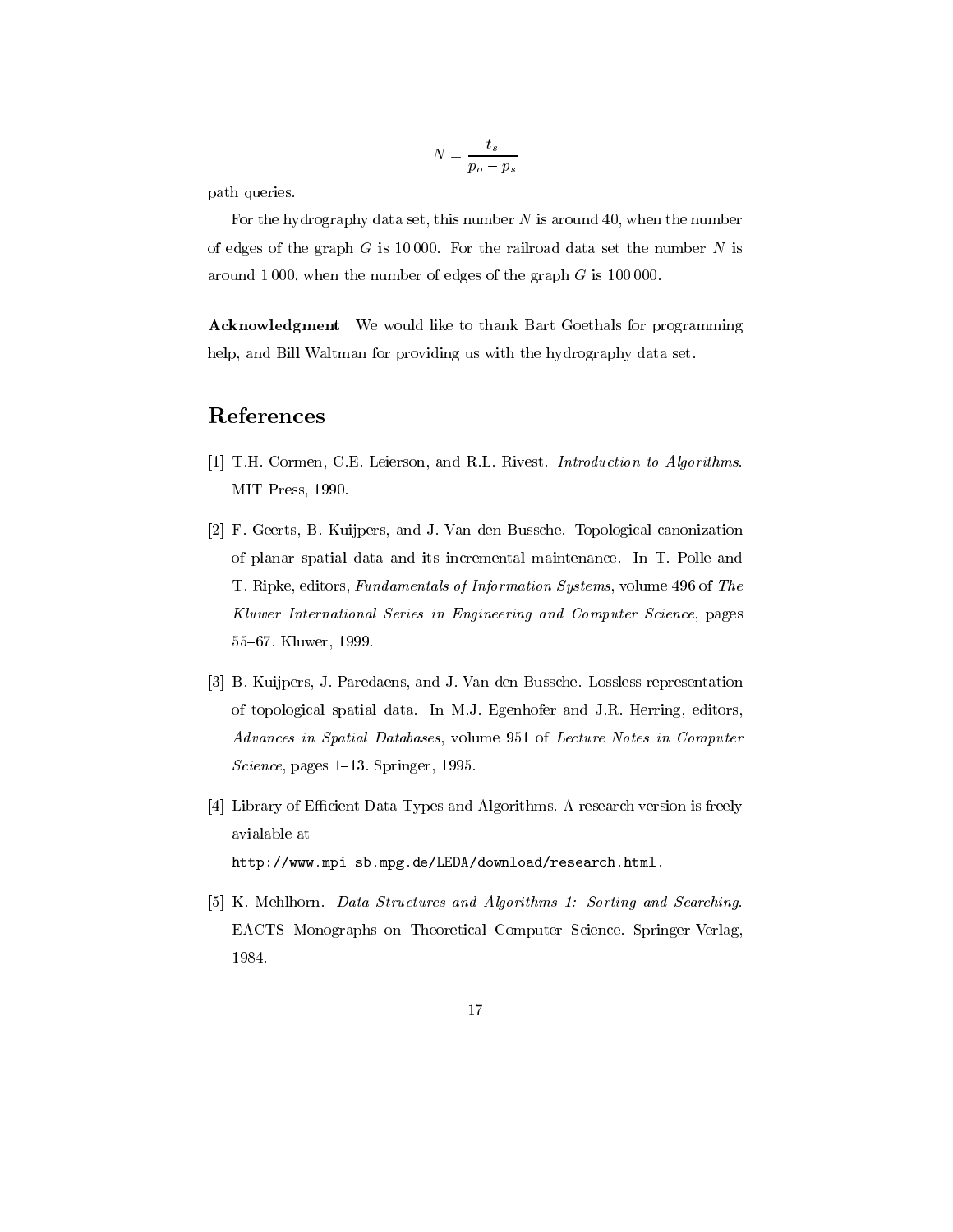- [6] C.H. Papadimitriou, D. Suciu, and V. Vianu. Topological queries in spatial databases. In Proceedings of the 15th ACM Symposium on Principles of Database Systems, pages 81-92. ACM Press, 1996.
- [7] Luc Segoufin and Victor Vianu. Querying spatial databases via topological invariants. In Proceedings of the 17th ACM Symposium on Principles of Database Systems, pages 89-98. ACM Press, 1998.
- [8] R.E. Tarjan. Data structures and network algorithms. In CBMS-NSF Regional Conference Series in Applied Mathematics, volume 44. SIAM, 1983.
- [9] M.F. Worboys. *GIS: A Computing Perspective*. Taylor and Francis, 1995.



Figure 11: Times to maintain simplification of hydrography graph.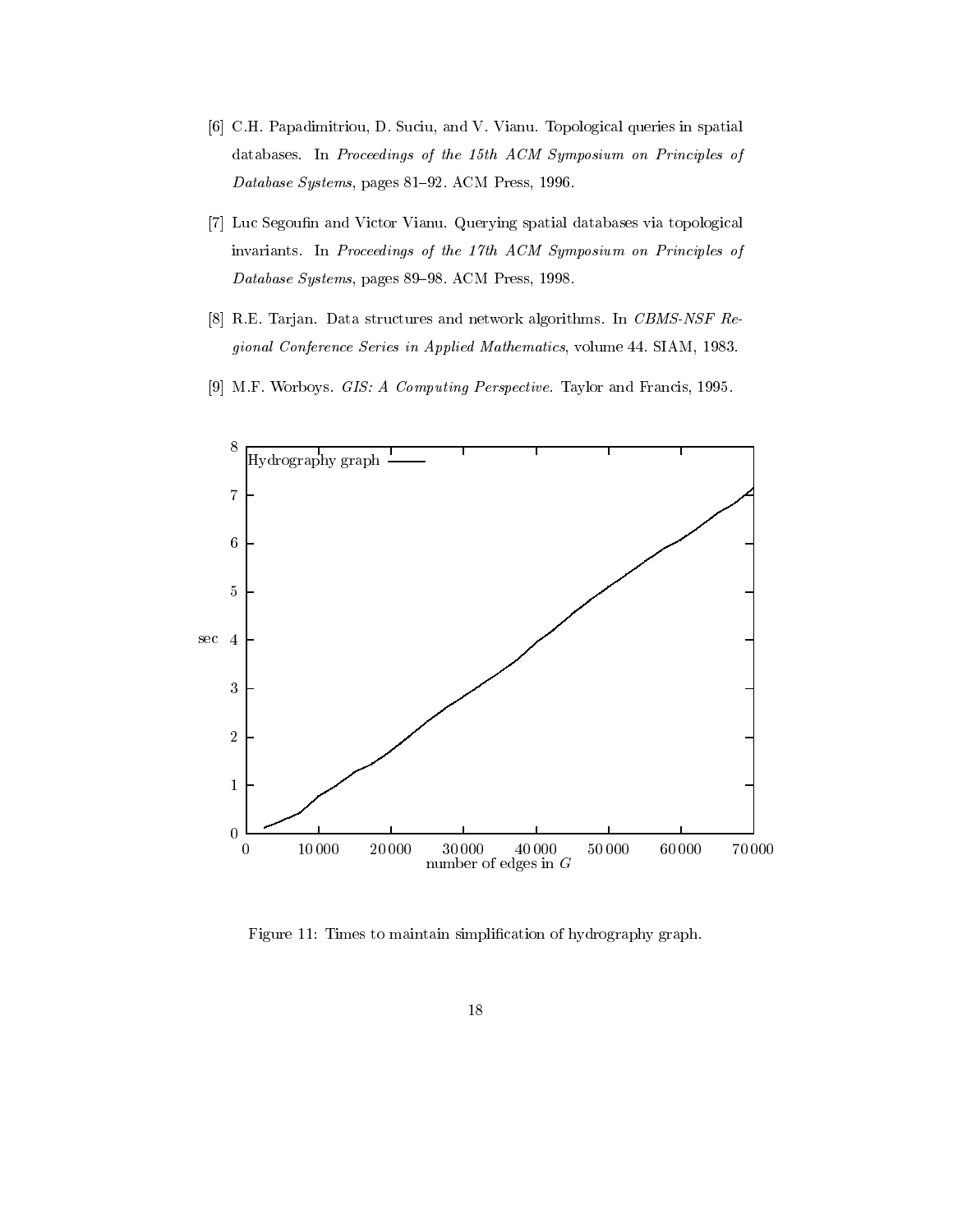

Figure 12: Times to maintain simplification of railroad graph.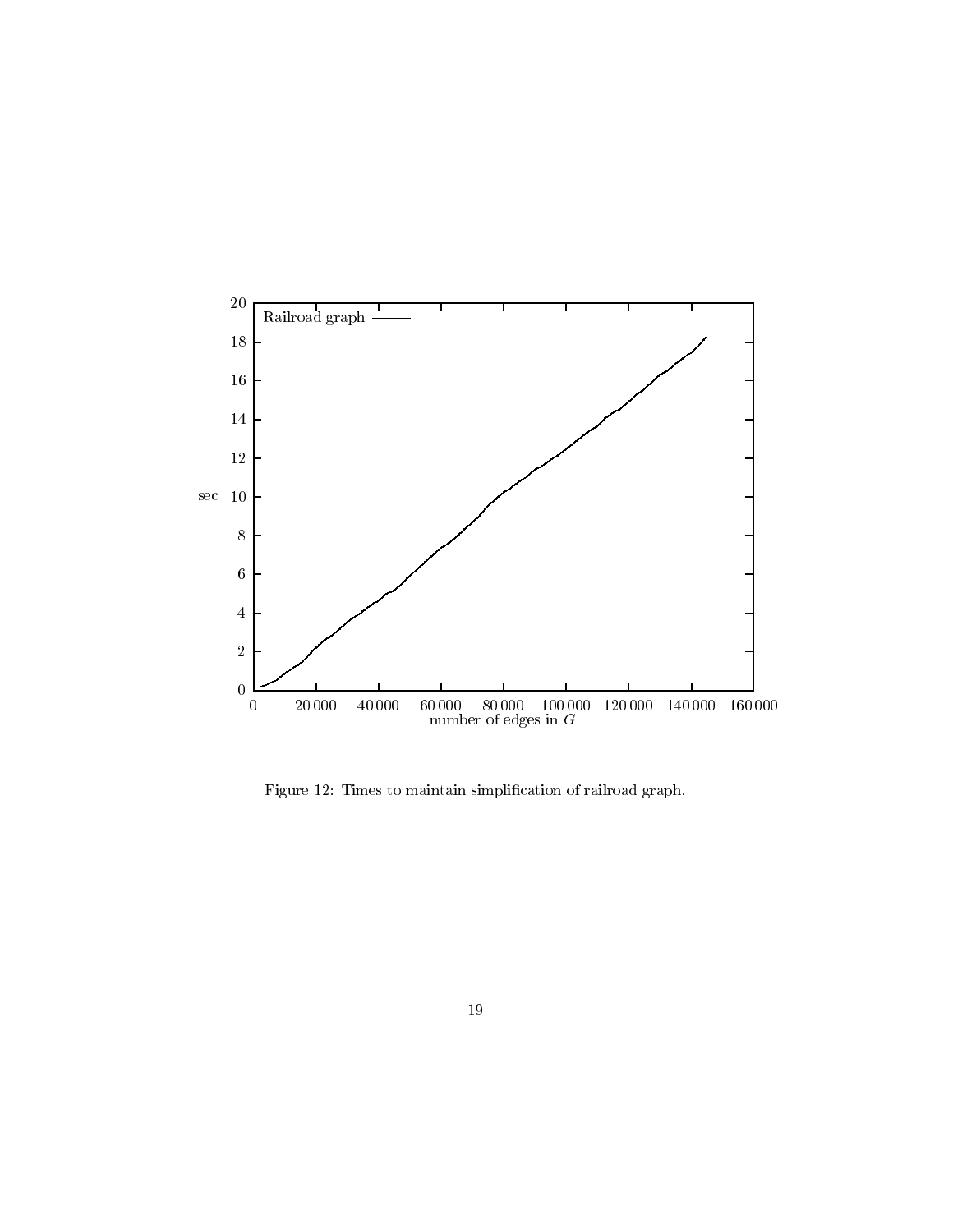| m <sub>o</sub> | t.   | m <sub>s</sub> | $n_{o}$   | $n_{r}$   |
|----------------|------|----------------|-----------|-----------|
| 5000           | 0.28 | 128            | 4 998     | 4872      |
| 10000          | 0.78 | 914            | 9 763     | 9086      |
| 15 000         | 1.28 | 1691           | 14522     | 13309     |
| 20 000         | 1.72 | 1 771          | 19522     | 18229     |
| 25 000         | 2 32 | 1877           | 24 514    | 23123     |
| 30 000         | 2.84 | 2 994          | 29154     | $27\,006$ |
| 35 000         | 3.34 | 3367           | 34 065    | $31\,633$ |
| 40 000         | 3.96 | 3478           | $39\,058$ | 36522     |
| 45 000         | 4.55 | $3\,567$       | 44 05 7   | 41433     |
| 50000          | 5.11 | $3\,661$       | 49063     | 46339     |
| 55 000         | 5.63 | 3921           | 54007     | 51079     |
| 60000          | 6.09 | 4 168          | 58 969    | 55832     |
| 65 000         | 6.63 | 4 249          | 63972     | 60751     |
| 70 000         | 7.15 | 4 348          | 68 997    | 65 652    |

Table 1: Maintenance results for the hydrography graph.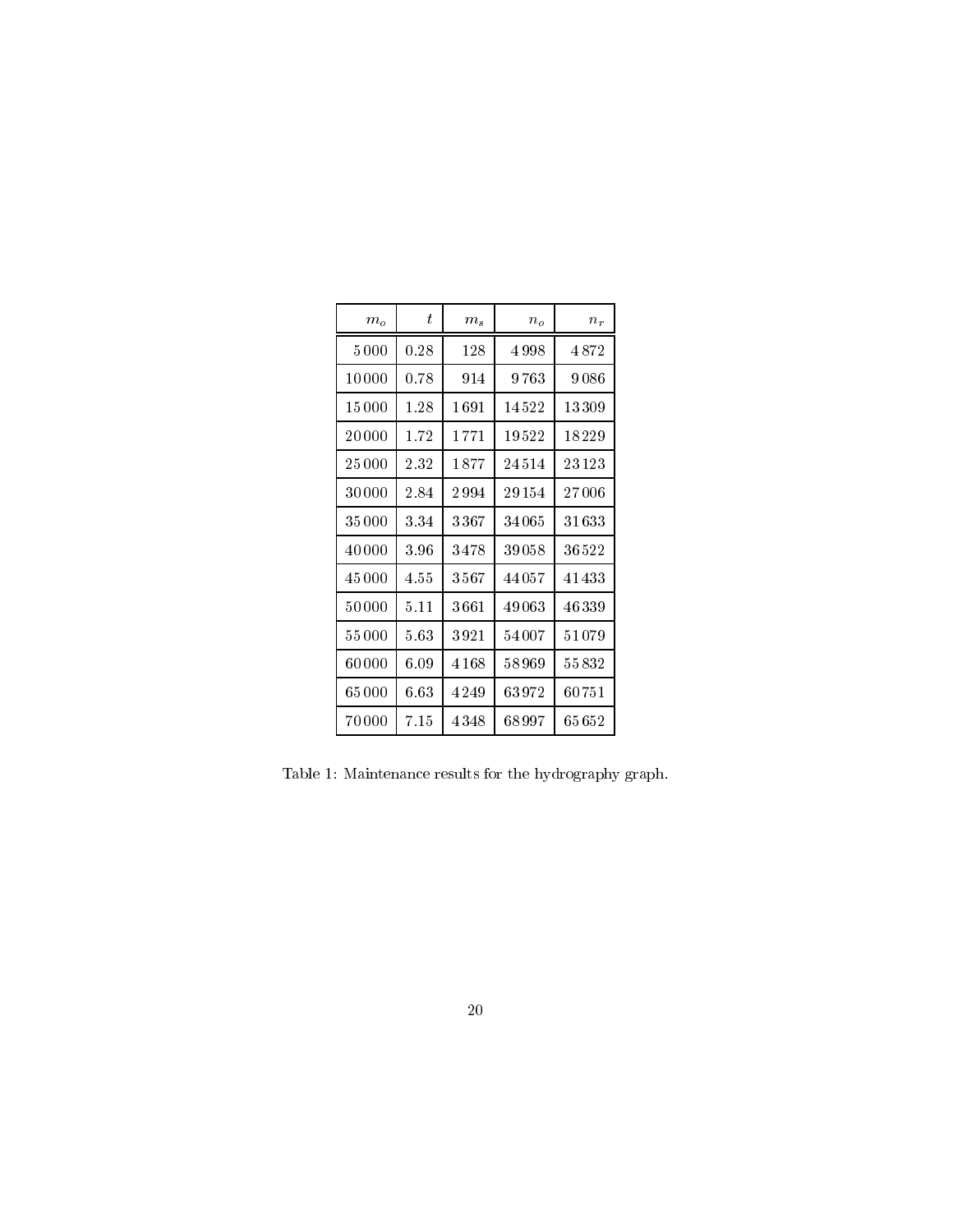| m <sub>o</sub> | t.    | $m_s$  | $n_{o}$   | $n_r$   |
|----------------|-------|--------|-----------|---------|
| 10 000         | 0.89  | 7068   | 8 720     | 2932    |
| 20 000         | 2.2   | 14376  | 17443     | 5624    |
| 30000          | 3.54  | 22402  | 25979     | 7598    |
| 40 000         | 4.64  | 30 791 | 34 280    | 9 2 0 9 |
| 50000          | 5.92  | 39345  | 42464     | 10655   |
| $60\,000$      | 7.37  | 47796  | $50\,683$ | 12 204  |
| 70000          | 8.67  | 55949  | 59015     | 14051   |
| 80000          | 10.24 | 63994  | 67533     | 16006   |
| 90 000         | 11.42 | 72170  | 75 857    | 17830   |
| 100 000        | 12.48 | 80117  | 84310     | 19883   |
| 110 000        | 13.67 | 87881  | 92 962    | 22 119  |
| 120 000        | 14.9  | 95713  | 101552    | 24 28 7 |
| 130 000        | 16.32 | 103938 | 110204    | 26062   |
| 140 000        | 17.45 | 112021 | 118816    | 27979   |
| 145 000        | 18.26 | 115724 | 123189    | 29 276  |

Table 2: Maintenance results for the railroad graph.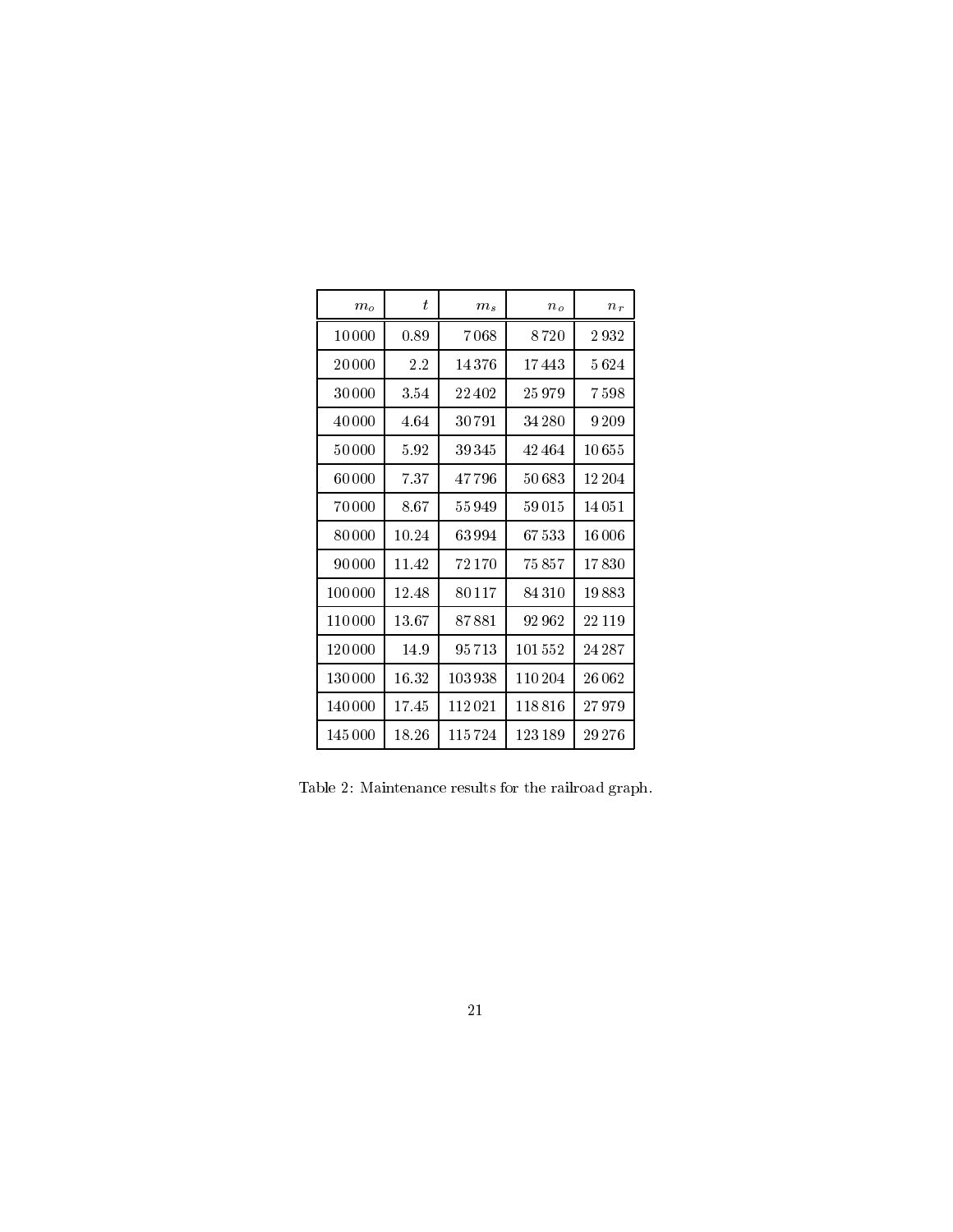

Figure 13: Shortest path queries on the largest connected component of the hydrography graph, and on its simplification.